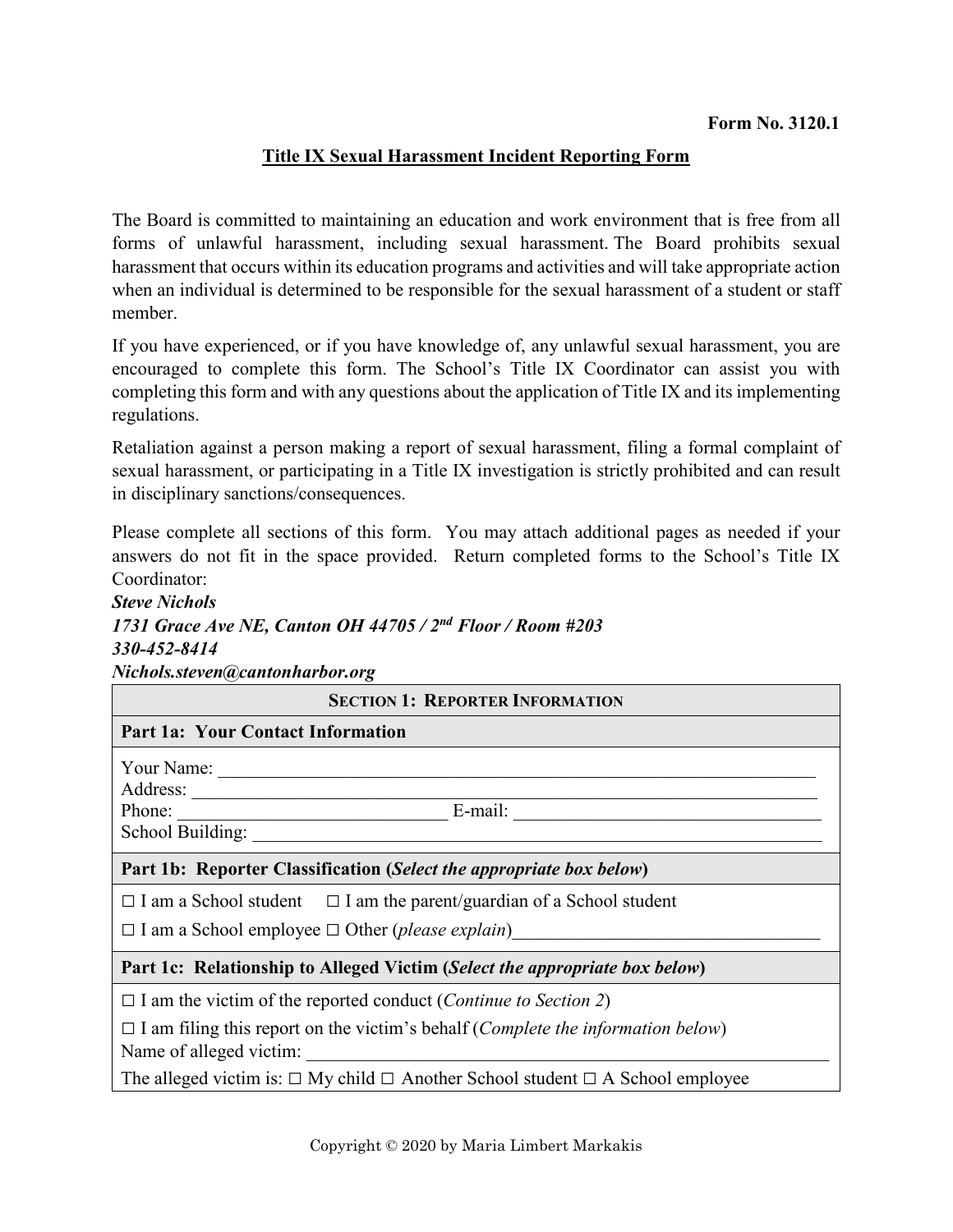$\Box$  Other (*please explain*)

#### **SECTION 2: RESPONDENT INFORMATION**

 $\mathcal{L}_\text{G}$  , and the contribution of the contribution of the contribution of the contribution of the contribution of the contribution of the contribution of the contribution of the contribution of the contribution of t

## **Part 2a: Name(s) of Individual(s) Responsible for Incident**

 $Name(s)$  of person(s) you believe are responsible:

#### **Part 2b: Respondent Classification (***Select the appropriate box below***)**

The individual(s) named above is a/are:  $\Box$  School student(s)  $\Box$  School employee(s)  $\Box$  Other (*please explain*)

**SECTION 3: INCIDENT INFORMATION**

#### **Part 3a: Date(s) of Incident(s)**

Date(s): \_\_\_\_\_\_\_\_\_\_\_\_\_\_\_\_\_\_\_\_\_\_\_\_\_\_\_\_\_\_\_\_\_\_\_\_\_\_\_\_\_\_\_\_\_\_\_\_\_\_\_\_\_\_\_\_\_\_\_\_\_\_\_\_\_\_\_\_\_

**Part 3b: Location(s) of Incident(s) (***Select the appropriate box below***)**

The reported conducted occurred:

□ on School property (*specify building or location*) \_\_\_\_\_\_\_\_\_\_\_\_\_\_\_\_\_\_\_\_\_\_\_\_\_\_\_\_\_\_\_\_\_

 $\Box$  off of School property (*please explain*)

### **Part 3c: Description of Incident(s)**

*Please provide a description of the incident(s)describing the reported conduct in as much detail as possible, and explain how the reported conduct has affected you or the alleged victim:*

\_\_\_\_\_\_\_\_\_\_\_\_\_\_\_\_\_\_\_\_\_\_\_\_\_\_\_\_\_\_\_\_\_\_\_\_\_\_\_\_\_\_\_\_\_\_\_\_\_\_\_\_\_\_\_\_\_\_\_\_\_\_\_\_\_\_\_\_\_\_\_\_\_\_\_\_

\_\_\_\_\_\_\_\_\_\_\_\_\_\_\_\_\_\_\_\_\_\_\_\_\_\_\_\_\_\_\_\_\_\_\_\_\_\_\_\_\_\_\_\_\_\_\_\_\_\_\_\_\_\_\_\_\_\_\_\_\_\_\_\_\_\_\_\_\_\_\_\_\_\_\_\_

\_\_\_\_\_\_\_\_\_\_\_\_\_\_\_\_\_\_\_\_\_\_\_\_\_\_\_\_\_\_\_\_\_\_\_\_\_\_\_\_\_\_\_\_\_\_\_\_\_\_\_\_\_\_\_\_\_\_\_\_\_\_\_\_\_\_\_\_\_\_\_\_\_\_\_\_ \_\_\_\_\_\_\_\_\_\_\_\_\_\_\_\_\_\_\_\_\_\_\_\_\_\_\_\_\_\_\_\_\_\_\_\_\_\_\_\_\_\_\_\_\_\_\_\_\_\_\_\_\_\_\_\_\_\_\_\_\_\_\_\_\_\_\_\_\_\_\_\_\_\_\_\_

\_\_\_\_\_\_\_\_\_\_\_\_\_\_\_\_\_\_\_\_\_\_\_\_\_\_\_\_\_\_\_\_\_\_\_\_\_\_\_\_\_\_\_\_\_\_\_\_\_\_\_\_\_\_\_\_\_\_\_\_\_\_\_\_\_\_\_\_\_\_\_\_\_\_\_

### **Part 3d: Witnesses to Incident(s)**

If possible, please provide the name(s) of any other person(s) who were present during the reported conduct:

If possible, please provide the name(s) of any other person(s) who may have knowledge of the reported conduct:

\_\_\_\_\_\_\_\_\_\_\_\_\_\_\_\_\_\_\_\_\_\_\_\_\_\_\_\_\_\_\_\_\_\_\_\_\_\_\_\_\_\_\_\_\_\_\_\_\_\_\_\_\_\_\_\_\_\_\_\_\_\_\_\_\_\_\_\_\_\_\_\_\_\_\_\_